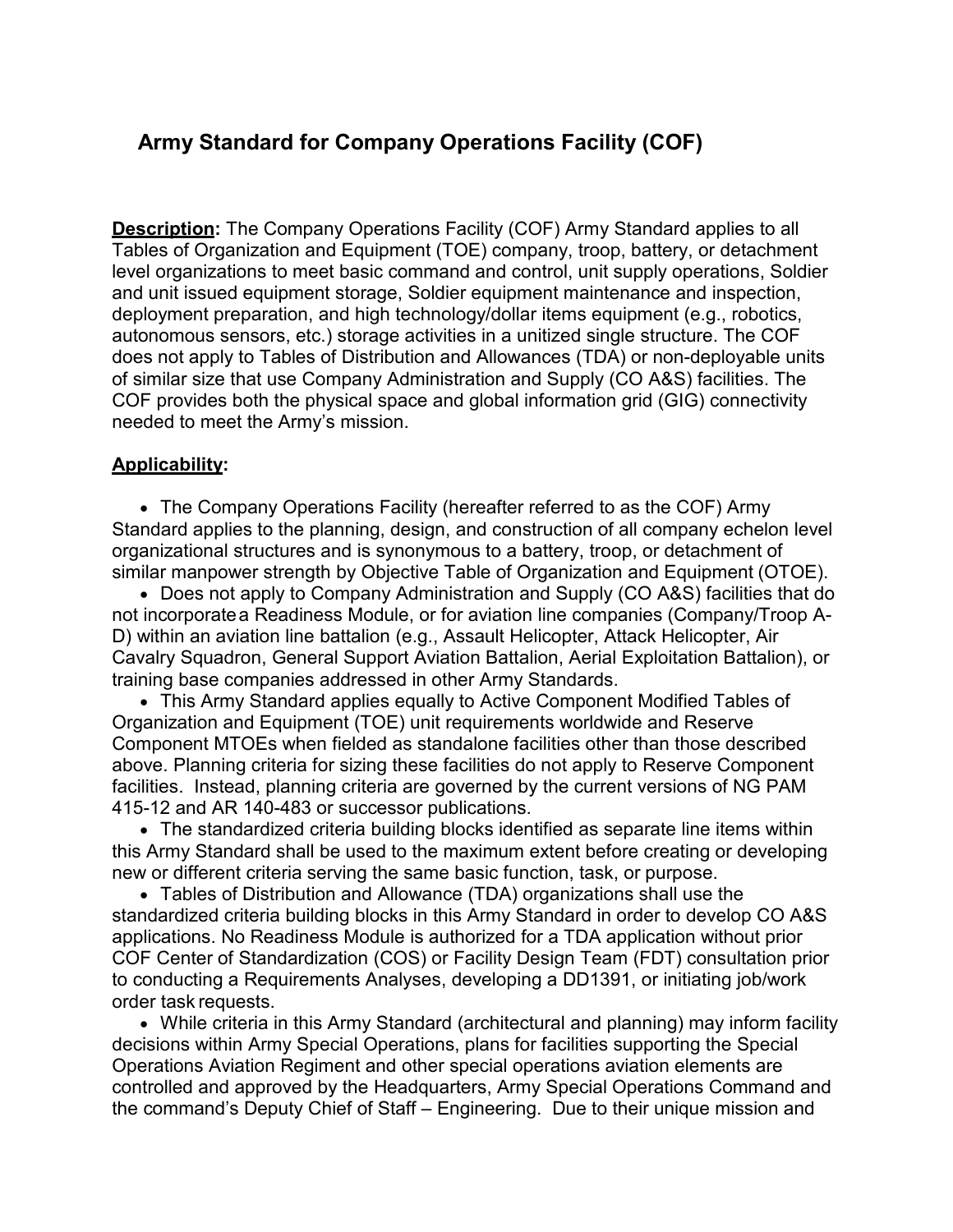equipment, there are significant differences from the level of the flight units to the level of depot maintenance and research and development (R&D), much of which is accomplished within the Special Operations community.

• While criteria in this Army Standard (architectural and planning) may inform facility decisions within Army Test and Evaluation Command (ATEC), plans for facilities supporting ATEC are approved by the ATEC Headquarters and their associated G-4.

• The primary source for determining unit allowances is the Real Property Planning and Analysis System (RPLANS).

### **Waivers:**

• Approval for exceptions and waivers from Army Standards must be requested in accordance with the AR 420-1. As the proponent, DCS G3/5/7 must validate and approve the request.

• Deviations (waiver requests) from the mandatory requirements stipulated within this Army Standards must be requested in accordance with the AR 420-1 and the Army Facilities Standardization Program Charter, latest edition.

• Deviations based on gaps or shortfalls in addressing either doctrinal, functional, operational, or readiness requirements shall be forwarded through the Army chain of command to the ARSTAF Functional Proponent (ODCS, G-3/5/7) prior to submission as an Army Standard waiver request in order to expedite the review process.

• Garrison Army Standard waiver request submissions must be received in sufficient time to allow the COF FDT to complete review and development of recommendations or courses of action for the Army Facilities Standardization Committee to consider prior to implementation into project design.

• All Headquarters, Department of the Army (HQDA) approved waivers shall be documented in installation master plans thereby serving as the installations modified standards for the facility type affected.

• Late submissions and/or project delays are NOT sufficient stand-alone justification for accelerated review or other dispensation to meeting the Army Standard contained herein.

The Guidance Section provides instructions and definitions necessary for the application of the mandatory requirements contained in the tabular section of the Army Standard. As such, they are used in conjunction with the Army Standard in order to ensure the intent and embedded functionality contained herein will meet the Army's mandatory requirements set forth by this standard.

### **Planning Criteria:**

Army Standards are not intended to provide broader design criteria such as space allocation, functional layouts, or basic layouts more appropriately contained in the supporting and conforming Standard Design / Criteria. Nor are they intended to rigidly define collective facility authorizations more appropriately adjudicated by the Army Requirements Group (ARG).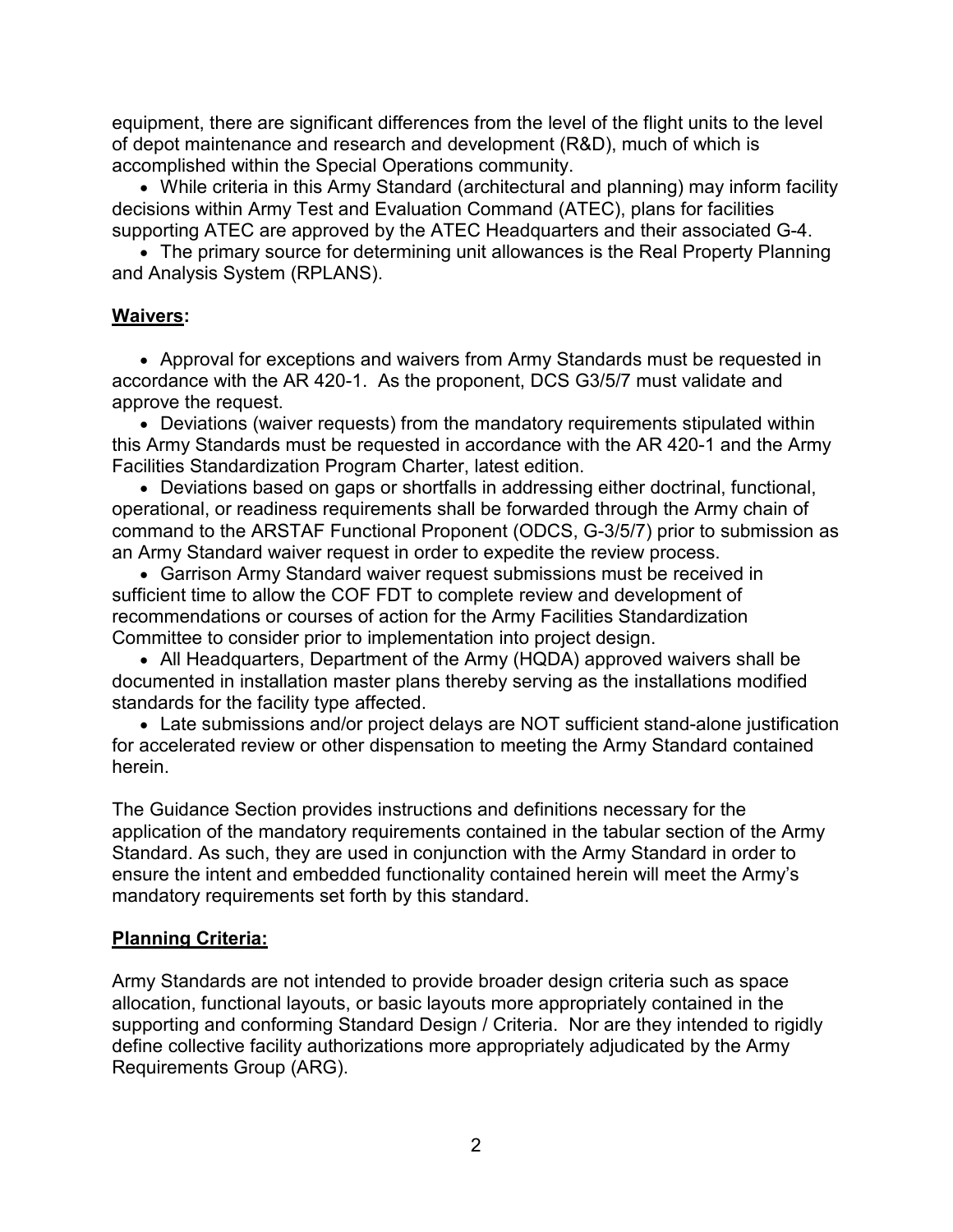This Army Standard, associated Standard Designs, and approved Army space criteria are applied together in an iterative and co-dependent way to provide a standardized but adaptable approach to facility standardization. Each serves a different purpose to ensure mandatory functions and operability are provided uniformly and at the right size. The primary source for determining authorized allowances, in every instance, is the Real Property Planning and Analysis System (RPLANS) which incorporates current criteria approved by the ARG.

# **The Army Standard**

| <b>Item</b>            | <b>Mandatory</b><br><b>Criteria</b>                                                                                                                                                                                                                                                  |
|------------------------|--------------------------------------------------------------------------------------------------------------------------------------------------------------------------------------------------------------------------------------------------------------------------------------|
|                        | The following planning considerations will be used for<br>new construction and plant replacement of<br>installation COFs.                                                                                                                                                            |
| Planning               | 1. While Army Standard Designs for single and double<br>Company (CO) COFs will continue to be available, the<br>provision for standalone, single or double CO COFs is<br>undesirable and cost prohibitive.                                                                           |
|                        | 2. As such, all Separate Company requirements shall be<br>met through consolidation into a double CO COF or<br>Unified COF (UNICOF) (3-7 Companies in a single<br>structure) configuration with all necessary provisions<br>and interior separation for security and accountability. |
|                        | 3. Existing in-fill conditions shall plan to meet this requirement<br>as<br>plant replacement or divestiture allows for re-<br>orientation and siting of facilities to comply with<br>consolidation.                                                                                 |
| <b>Site Selection</b>  | Siting of the COF (specifically the Readiness Module) shall<br>be no more than (NMT) 250 linear feet from the parent or<br>supporting battalion Tactical Equipment Maintenance<br>Facility (TEMF) primary structure (FCC 21410) when<br>available.                                   |
| <b>Access Security</b> | All external access points to the COF shall be positively<br>controlled at all times via physical and mechanical means<br>consistent with the appropriate level of security necessary for<br>SIPR enabled facilities.                                                                |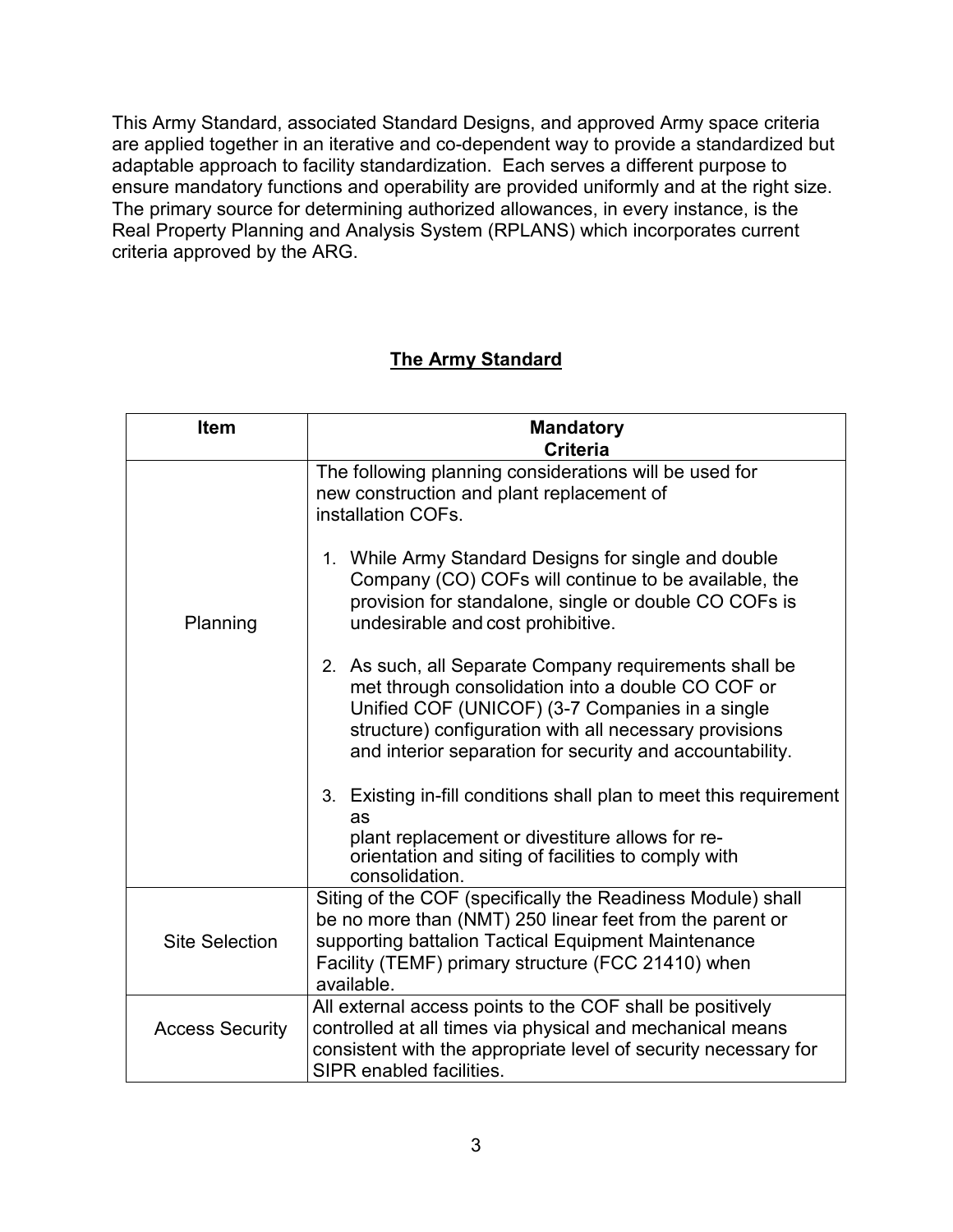|                                      | Primary facility/building is composed of two functionally<br>different spaces, Company Administration (Admin Module)<br>and Readiness (Readiness Module).                                                                                                                                                                                                                                                                                                                                                                                                                                                                                                                                           |
|--------------------------------------|-----------------------------------------------------------------------------------------------------------------------------------------------------------------------------------------------------------------------------------------------------------------------------------------------------------------------------------------------------------------------------------------------------------------------------------------------------------------------------------------------------------------------------------------------------------------------------------------------------------------------------------------------------------------------------------------------------|
|                                      | 1. Administrative space (Admin Module) allocated within the<br>Admin Module shall use the standardized four (4) office<br>planning block for either the Company Headquarters<br>functions or subordinate Platoon Offices.                                                                                                                                                                                                                                                                                                                                                                                                                                                                           |
|                                      | 2. Private Office space is authorized for the Company<br>Commander, Executive Officer, First Sergeant, and<br>Training Office.                                                                                                                                                                                                                                                                                                                                                                                                                                                                                                                                                                      |
|                                      | 3. Platoon Offices are shared space between the Platoon<br>Leader and Platoon Sergeant. Squad Leader counseling<br>or protected conversations with Soldiers shall share<br>Platoon Office space allocations as well.                                                                                                                                                                                                                                                                                                                                                                                                                                                                                |
| COF Space<br>Allocation<br>(General) | 4. Readiness space (Readiness Module) provides<br>operational space considerations in addition to supply<br>(Company Admin & Supply like that provided for aviation<br>line companies or TDA companies). It includes<br>deployment preparation and staging space considerations<br>and increased unit mission equipment storage (robotic and<br>sensor technology, Warrior ensemble, etc.). Specialized<br>Soldier and unit mission equipment maintenance and<br>repair activities are consolidated with vehicle maintenance<br>skill sets located in the Tactical Equipment Maintenance<br>Facility (TEMF), requiring close proximity between the<br>COF Readiness Module and the associated TEMF. |
|                                      | 5. Soldier Basic Individual Issue (CTA-50) and Special<br>Individual Issue (e.g., mechanics and flight overalls,<br>medical and mess personnel specialty uniforms, etc.)<br>storage is consolidated in the Readiness Module.                                                                                                                                                                                                                                                                                                                                                                                                                                                                        |
|                                      | Space allocation and utilization will be maximized when<br>6.<br>combining two or more Companies in a single structure to<br>reduce lifecycle sustainment cost, utilization rate, and land<br>area consumption.                                                                                                                                                                                                                                                                                                                                                                                                                                                                                     |
|                                      | (Separate Company Stationing) Separate CO located on a<br>7.<br>single installation shall be consolidated into either a<br>battalion-equivalent UNICOF not to exceed (NTE) 7-COs<br>per UNICOF, or when less than three CO are consolidated,<br>no less than (NLT) one double CO structure. Standalone,                                                                                                                                                                                                                                                                                                                                                                                             |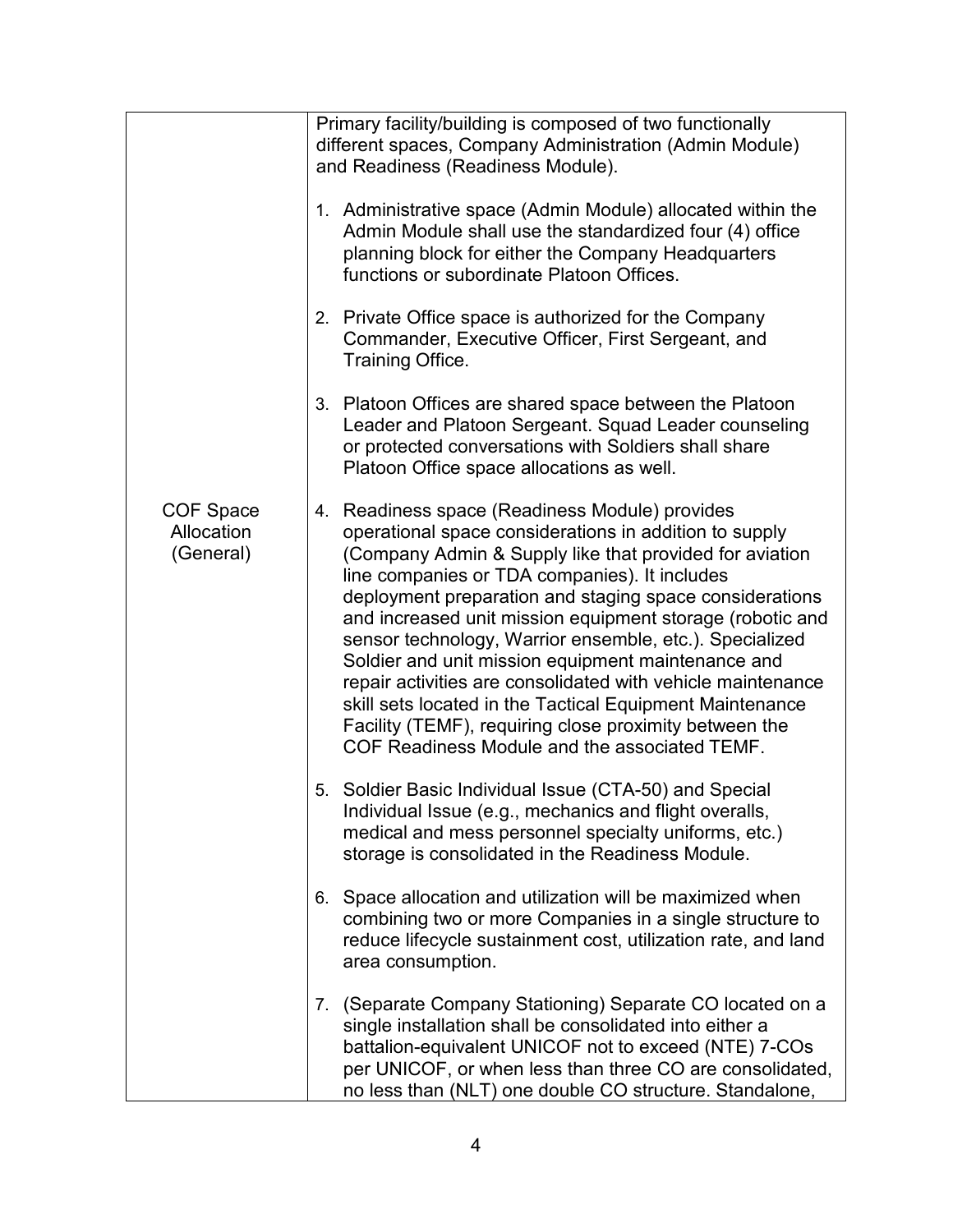|                                                              | single CO COFs are not authorized unless prior approval<br>from HQ IMCOM is received. Exclusions shall be<br>substantiated with Real Property Master Planning<br>documentation, economic analyses, and installation maps<br>citing compelling topographic, demographic, or geographic<br>limitations precluding consolidation thereby incurring<br>increased lifecycle sustainment utilities cost expenditure.                                                               |
|--------------------------------------------------------------|------------------------------------------------------------------------------------------------------------------------------------------------------------------------------------------------------------------------------------------------------------------------------------------------------------------------------------------------------------------------------------------------------------------------------------------------------------------------------|
| Company (CO)<br>Headquarters<br>(Admin Module)               | Provide NMT one (1) administrative module (CO Admin)<br>per company. The CO Admin Module shall consist of 5<br>discreet segments as indicated below.                                                                                                                                                                                                                                                                                                                         |
| <b>Company Office</b><br>Suite (Admin<br>Module)             | Provide office and administrative space in quad blocks IAW<br>the COF Army Standard Design.                                                                                                                                                                                                                                                                                                                                                                                  |
|                                                              | <b>Basis of Allocation:</b><br>- NMT one (1) quad block shall be provided for the CO<br>Commander, Executive Officer, First Sergeant, and<br>Training Office.<br>NMT one (1) quad block of Platoon Offices per Company<br>(one office per Platoon not to exceed four Platoon offices<br>per CO).<br>- Additional administrative space will be provided on the<br>mezzanine of the Readiness Module (RM) in a<br>configuration reviewed and concurred with by the COF<br>COS. |
| General<br>Purpose<br>Storage Room<br>(Admin<br>Module)      | Provide one (1) GP Storage Room of NMT 48 net square feet<br>(NSF) per company. Additional storage space shall be<br>determined in consultation with the COF COS.                                                                                                                                                                                                                                                                                                            |
|                                                              | Provide Printer/Copier Stations NTE 48 NSF each per<br>allocation authorization below.                                                                                                                                                                                                                                                                                                                                                                                       |
| <b>Printer/Copier</b><br>Station (CO Admin)                  | <b>Basis of Allocation:</b><br>- NMT one (1) for every three (3) companies within a<br>multi- company structure in a UNICOF configuration.<br>NMT one (1) for a single company, standalone COF.                                                                                                                                                                                                                                                                              |
| Consolidated<br>Showers and<br>Latrines<br>(Admin<br>Module) | Consolidated showers and latrines provided in this facility shall<br>be located on the ground floor of the Admin Module. Sufficient<br>shower stalls shall be provided to accommodate approximately<br>25 percent of the total number of Soldiers assigned to all<br>companies included in the UNICOF within a 1-1/2-hour<br>duration. Consolidated shower and latrine layouts shall be as<br>indicated in the COF Army Standard<br>Design.                                  |
| Vending/Recyclables<br>Area (Admin Module)                   | Provide a Vending/Recyclables Area NTE 96 NSF                                                                                                                                                                                                                                                                                                                                                                                                                                |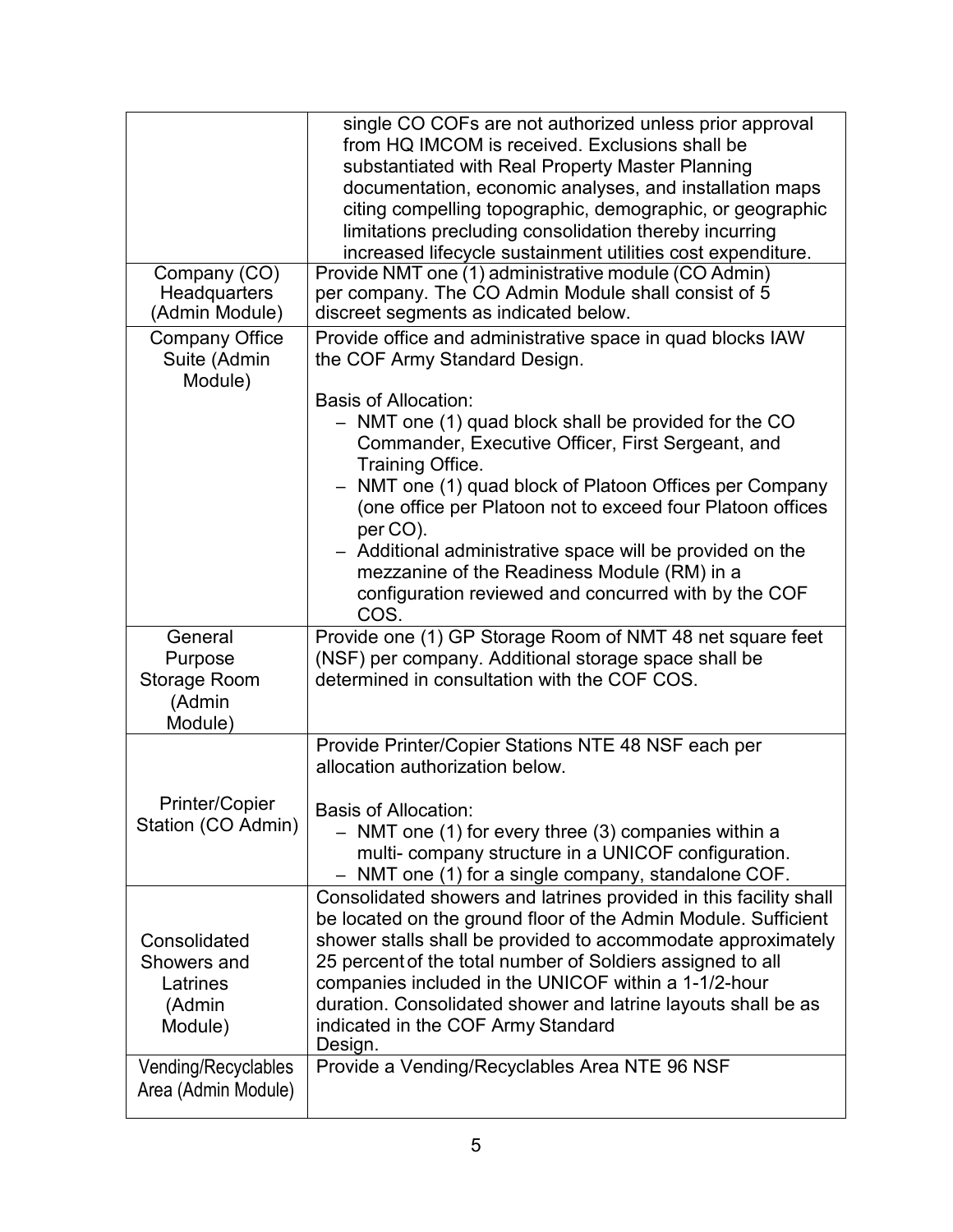| Company<br><b>Readiness Module</b><br>(RM)   | The COF Readiness Module (RM) is required for all TOE<br>units. It is comprised of five (5) discreet space segments with<br>varying security levels - secure storage (arms) IAW AR 190-<br>11, non-sensitive secure storage (serial numbered, high<br>technology, high value items) IAW AR 190-51, CBRNE<br>storage, consumables supply storage, Soldier issue storage,<br>deployment-layout area (preparation & staging,<br>equipment maintenance, inspection & layout, accountability). |
|----------------------------------------------|-------------------------------------------------------------------------------------------------------------------------------------------------------------------------------------------------------------------------------------------------------------------------------------------------------------------------------------------------------------------------------------------------------------------------------------------------------------------------------------------|
|                                              | Provide one (1) interior and one (1) exterior Deployment-<br>Layout Area per TOE Company, Battery, Troop, or<br>Detachment (of 50- person (PN) or more).                                                                                                                                                                                                                                                                                                                                  |
| Deployment-<br>Layout Area (RM)              | The interior Deployment-Layout Area will be located<br>1.<br>adjacent to the Soldier equipment issue storage lockers<br>(commonly referred to as CTA-50 lockers).                                                                                                                                                                                                                                                                                                                         |
|                                              | 2. The exterior Deployment-Layout Area is a covered<br>hardstand located adjacent to the exterior door of the<br>supply area to facilitate both loading/unloading operations<br>for deployment/redeployment and Soldier equipment<br>maintenance, weapons and equipment cleaning,<br>equipment inspection & layout, issue accountability<br>inspections.                                                                                                                                  |
|                                              | <b>Basis of Allocation:</b><br>- Interior Deployment-Layout Area will be sized to NMT 40<br>NSF each for 50% of the assigned personnel IAW HQDA<br>approved manning documents<br>- Exterior Deployment-Layout Area will be sized to NMT 40<br>NSF each for 25% of the assigned personnel IAW HQDA<br>approved manning documents                                                                                                                                                           |
| Arms Room (RM)                               | Provide NLT one (1) Arms Room (secure storage) IAW AR<br>190-11 capable of holding NLT one (1) personal weapon per<br>assigned Soldier or crew served weapons commensurate<br>with the OTOE equipment requirements.                                                                                                                                                                                                                                                                       |
|                                              | <b>Basis of Allocation:</b><br>- One (1) Arms Room NLT 400 NSF<br>- Add 100 NSF for each additional 50 PN per CO                                                                                                                                                                                                                                                                                                                                                                          |
| Non-Sensitive<br>Secure Storage<br>Area (RM) | Provide NLT one (1) Non-Sensitive Secure Storage Area for<br>serial numbered, high value, technology, and pilferable items<br>deemed to require additional security by local Provost<br><b>Marshall Risk Analyses.</b><br><b>Basis of Allocation:</b><br>- One (1) Non-Sensitive Secure Storage Area NLT 166 NSF                                                                                                                                                                          |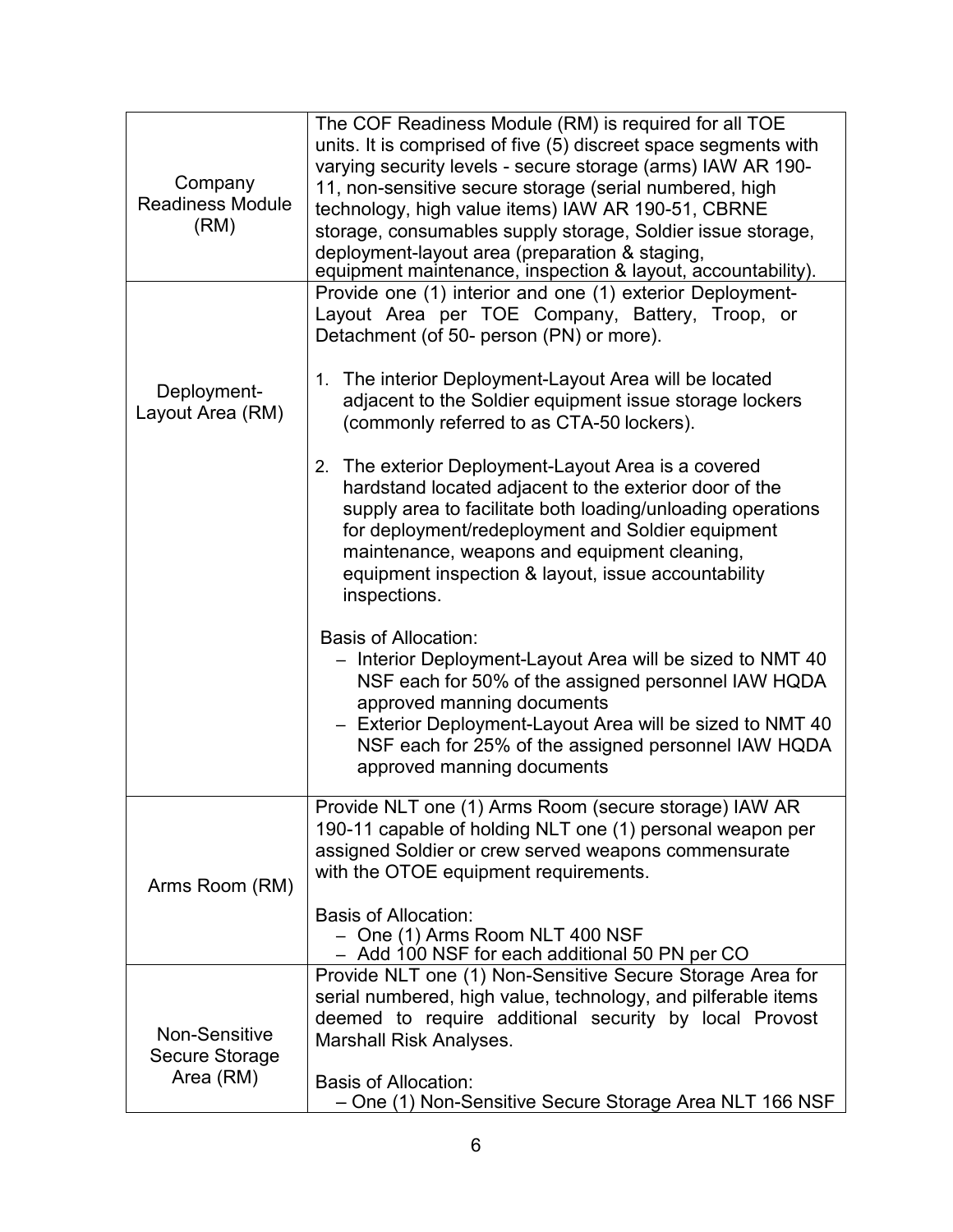|                                                                                              | and NMT 170 NSF for each additional 50 PN per CO IAW<br>the COF Army Standard Design                                                                                                                                                                                                                                                                                                                             |
|----------------------------------------------------------------------------------------------|------------------------------------------------------------------------------------------------------------------------------------------------------------------------------------------------------------------------------------------------------------------------------------------------------------------------------------------------------------------------------------------------------------------|
| Communications<br>Equipment<br>Storage Area<br>(RM)                                          | Provide NMT one (1) Communication Equipment Storage Area<br>NLT 60 NSF and NMT 94 NSF for each additional 50 PN per<br>CO IAW the COF Army Standard Design.                                                                                                                                                                                                                                                      |
| Chemical,<br>Biological,<br>Radiological,<br>Nuclear, Energy<br>(CBRNE) Storage<br>Area (RM) | Provide NMT one (1) CBRNE Storage Area NLT 60 NSF and<br>NMT 94 NSF for each additional 50 PN per CO IAW the COF<br>Army Standard Design.                                                                                                                                                                                                                                                                        |
| <b>Unit Storage</b><br>(Supply Storage)<br>(RM)                                              | Provide NMT one (1) supply storage area NLT 230 NSF and<br><b>NMT</b><br>367 NSF for each additional 50 PN per CO IAW the COF<br>Army Standard Design.                                                                                                                                                                                                                                                           |
| <b>Soldier Basic</b><br>and Special<br><b>Issue Storage</b><br>Area (e.g., CTA-<br>50) (RM)  | Provide space for one (1) storage locker per Soldier for basic<br>and special individual issue. Lockers shall conform to the<br>specifications outlined in the companion Army Standard<br>Design for the COF.<br>When a double row of lockers are provided within the RM, a<br>separation between rows of NLT 6 linear feet for circulation                                                                      |
|                                                                                              | shall be provided.                                                                                                                                                                                                                                                                                                                                                                                               |
| Secret Internet<br><b>Protocol Router</b><br><b>Network</b><br>(SIPRNET)<br><b>ROOM</b>      | Provide SIPRNET connectivity capability as defined by the<br>COF Army Standard Design and IAW the USAISEC Technical<br>Guide for the Integration of SIPRNET.                                                                                                                                                                                                                                                     |
| Tele-<br>communications                                                                      | Telecommunications spaces shall be designed in accordance<br>with TIA/EIA-569-B and the Information Infrastructure<br>Architecture (I3A) Technical Guide. A minimum of one<br>Telecommunications Equipment Room (TER)/Computer Room<br>shall be provided to house telecommunications equipment<br>supporting the unclassified,<br>SECRET, and TS levels.                                                         |
|                                                                                              | Telecommunications infrastructure, cabling, outside plant<br>connectivity and outlets will be designed and allocated IAW<br>ISEC (NSA, and DISA for select Cyber/Intel COs) guidance<br>consistent with the Army Installation Information<br>Infrastructure (I3A) Provide Non-secure and secure internet<br>protocol network (NIPR/SIPR)<br>capability in the COF as defined by the COF Army Standard<br>Design. |
|                                                                                              | Telecommunications outlets (voice and data) shall be provided                                                                                                                                                                                                                                                                                                                                                    |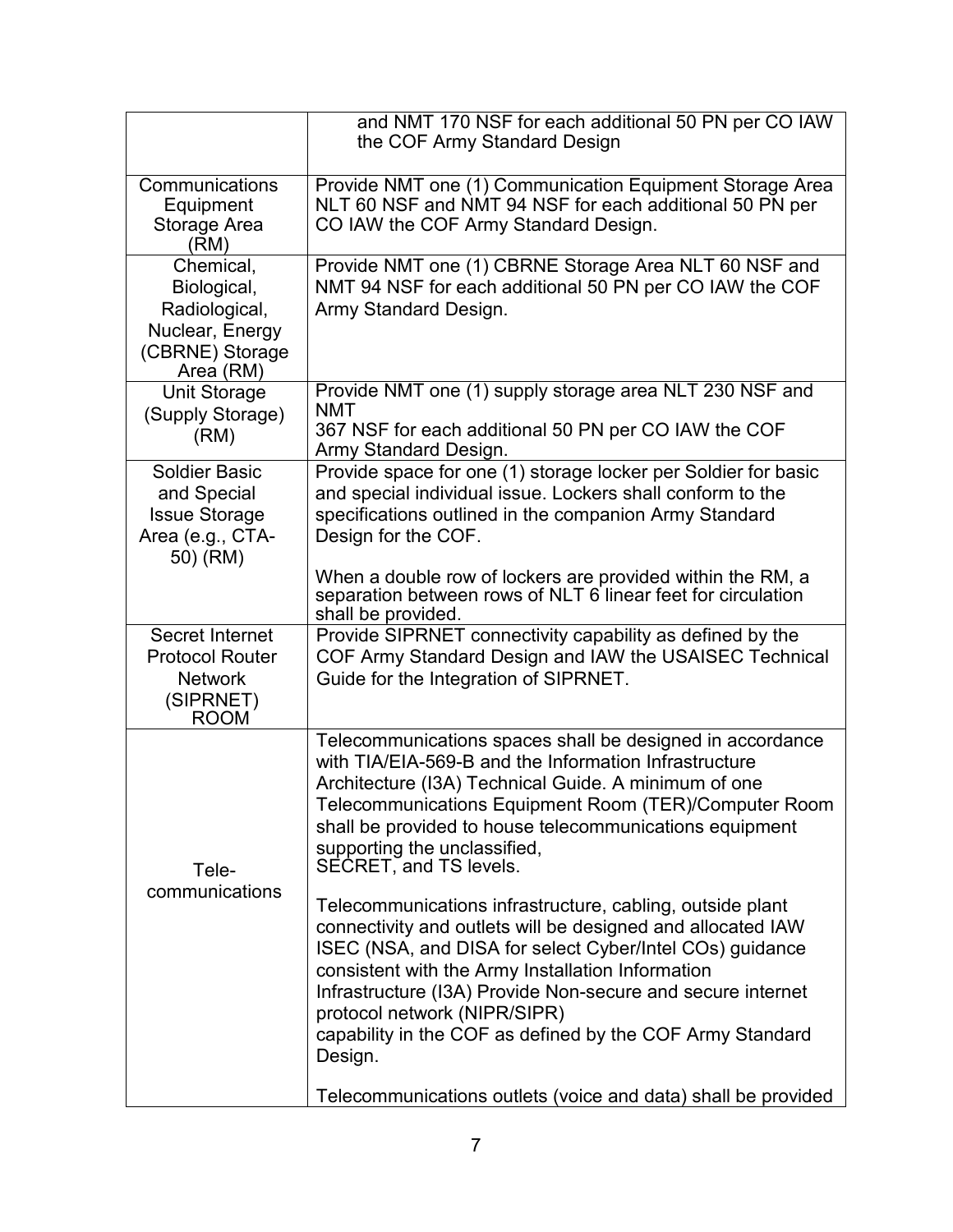|                      | in accordance with I3A technical guide based on functional<br>purpose of the various spaces within the facility as modified by user special operational requirements.                                                       |
|----------------------|-----------------------------------------------------------------------------------------------------------------------------------------------------------------------------------------------------------------------------|
| Privately            | POV parking shall be provided at the ratio of one space for                                                                                                                                                                 |
| <b>Owned Vehicle</b> | every two Soldiers assigned to the companies included in                                                                                                                                                                    |
| (POV) Parking        | the UNICOF                                                                                                                                                                                                                  |
| Energy               | Facilities shall be designed in compliance with prevailing<br>policy and mandatory requirements for federal facilities and<br>Army engineering documentation in force at time of project<br>definition and cost estimating. |
| Sustainable          | Facilities shall be designed to meet current sustainable                                                                                                                                                                    |
| Design               | development and design policy requirements as established by                                                                                                                                                                |
| Development          | the Department of the Army.                                                                                                                                                                                                 |

### **Guidance Section**

**General.** The following guidance for application of the Company Operations Facility (COF) Army Standard is provided for design agent use in coordination with the Garrison Department of Public Works or equivalent (Installation Management Command Regional Office for Army units on non-Army installations). All design agents shall incorporate the key mandatory design features described herein in close coordination with the US Army Corps of Engineers (USACE) designated Center of Standardization (COS) for COFs. All COF projects must be reviewed by the COS.

1. This section of the Army Standard is a necessary component for determining the application and implementation of the mandatory requirements and thresholds established in this standard. The COS, in coordination with the COF Facility Design Team (FDT), is the final arbitrator for any conflicts or inconsistencies in the application of these standards as well as a mandatory reviewer prior to submission of any formal waiver requests by the installation. Citing project execution delays is insufficient justification for expedited review or other accelerated dispensation for deviating from meeting the COF Army Standards contained herein. Late submissions must be substantiated by unforeseen and documented life safety, health and welfare, or compelling mission imperatives that cannot be met without an approved waiver.

2. The COF Army Standard represents the third generation to simultaneously address past issues, current needs, and future requirements. As such, there are instances where a band of acceptability is allowed in the application and implementation of these standards. However, the range of acceptability is determined through a Warfighter Review process and deviation from this standard will equally consider implications on future requirements embedded herein and the potential impact of follow-on or retrofit construction activities on readiness as well as current situation.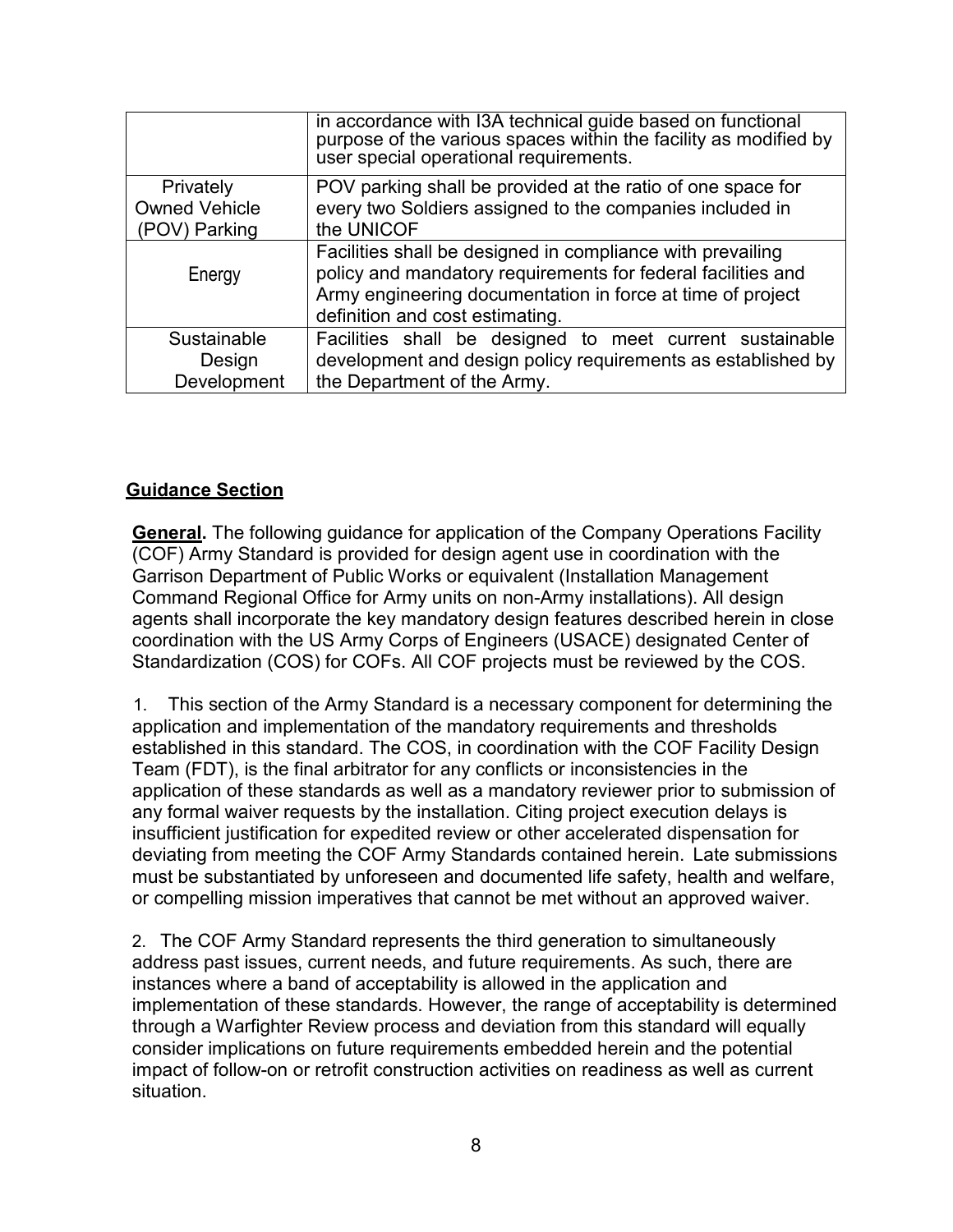3. The COF is a major reach operations facility with overarching responsibilities for deployed Brigade Combat Teams (BCT). Functional, operational, and spatial relationships critical to meeting mission planning, rehearsal, deployment, and operations are embedded in the operational layout of the facility. When there is a critical need for spatial or land use consideration for siting and implementing this Army Standard, guidance is provided to minimize or preclude functional and operational impacts on the COF and its Warfighterrequirements.

4. The COF differs from Company Administration & Supply (CO A&S) standard used for aviation line companies or some TDA companies. Operational or readiness space factors in readiness (e.g., deployment preparation and staging) and operational (e.g., deployment sequencing and timelines) space implications into the standards and criteria used to provide company level facilities for predominantly TOE organization. Increased unit mission equipment storage (robotic and sensor technology, Warrior ensemble, etc.), specialized Soldier and unit mission equipment maintenance and repair activities are also considered down to who performs the functions and tasks. Under maintenance and repairer MOSC consolidation, two-level maintenance conversion, and adoption of condition-based maintenance doctrine, the necessary skill sets to accomplish non-vehicular maintenance and repair are consolidated and located in the Tactical Equipment Maintenance Facility (TEMF) shops. This reduces the need for specialized bench and test space in two facilities with their special utilities enablers but also requires close proximity of the COF Readiness Module to the servicing TEMF. These same factors do not require consideration for sizing and designing CO A&S.

## **Design Philosophy**

1. This standard aligns with the concept of Multi-Domain Operations to provide intelligent, robust and secure Multi-Domain Power Projection Capabilities. This 21st century facility approach provides continuity of operation under attack or disaster conditions and the ability to be rapidly restored to full operation following adverse events, as well as the capacity for cost-effective incorporation of emerging technologies.

2. The COF Army Standard and the COF Standard Design ensures that primary facility and support structures will provide the desired adjacencies to meet Warfighter functional and operational requirements. Critical to the operations conducted in the COF is the identification of secure data connectivity to support execution of mission plans. Security considerations based on operational requirements must be developed based on the functional mission of the company being supported and varies extensively (infantry versus electronic warfare companies). COF configuration and layout is intended to minimized the facility footprint as well as recognize OCONUS requirements regarding foreign or local national support. Overflow and expansion space is primarily oriented towards the vertical orientation vice horizontal orientation.

3. There are instances where COFs are assigned additional mission responsibilities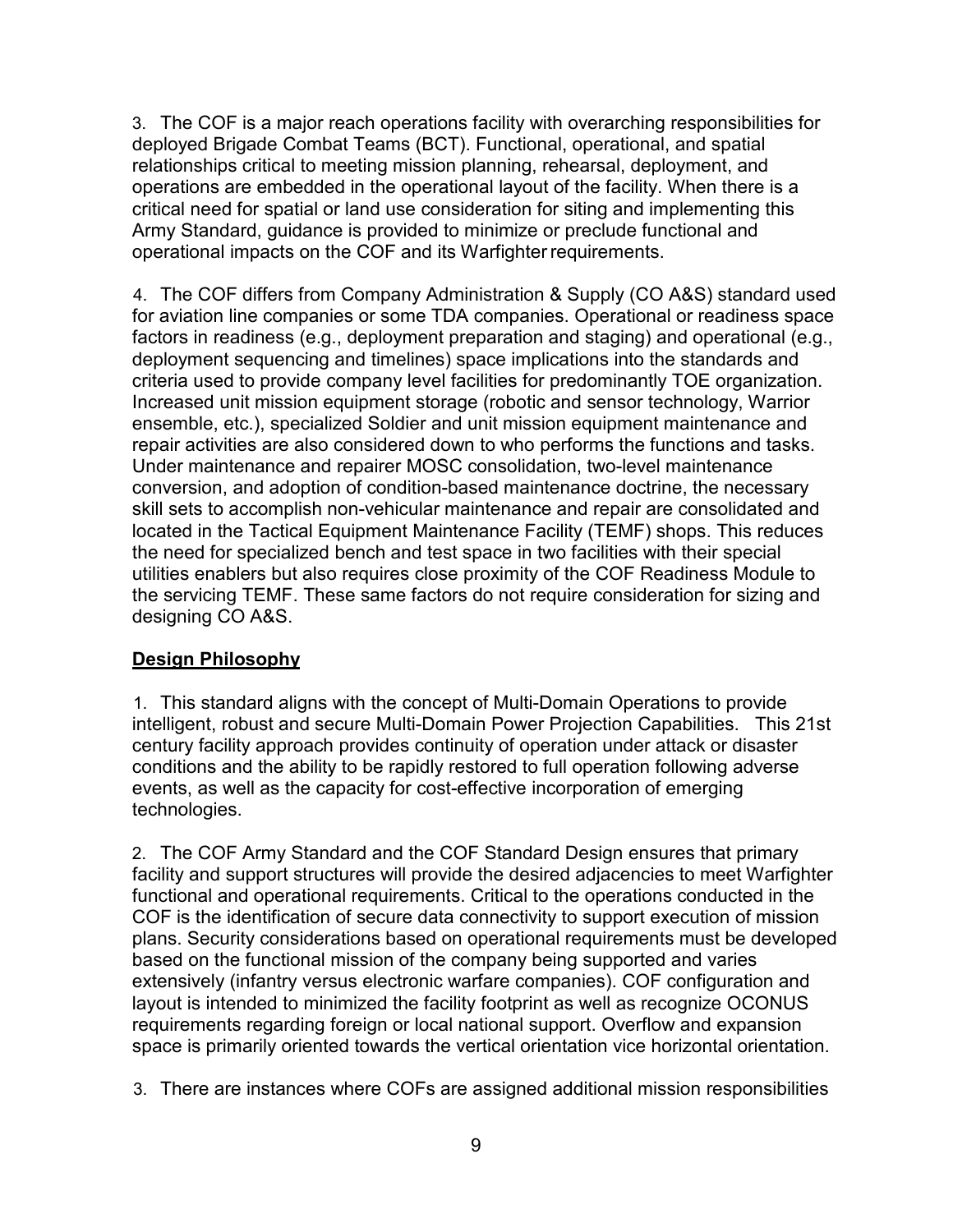or equipment allocations tailored to the functional mission area of the assigned company. As such, the COF Army Standard was developed to address the space allocations and functional adjacencies that meet the basic mission requirement for an Infantry Company which represents over 75% of the companies in the Army Force Structure. However, specialized companies may require additional space considerations and are reviewed on an individual, case-by-case basis ICW the COF COS and COF FDT. COF GSF thresholds are based on a banding or grouping of fully staffed companies by mission/branch category IAW Army requirement documents for the organization supported (e.g., Objective Tables of Organization and Equipment (OTOE)). Tables of Distribution and Allowances (TDA) organizations shall use a Company Administration and Supply configuration which normally does not employ the RM of the COF. When TDA applications are developed, the standardized criteria for space allocations and allowances for the COF shall be used before developing new or different criteria. When new or different criteria is considered, the COF COS will review and concur with the space allocation and/or allowance prior to implementation in programming or design documentation.

4. Consideration Adaptive, multipurpose design philosophy and consideration of technology adoption to maintain technological superiority, enhanced information security, and leap ahead capabilities to conduct operations have been incorporated (albeit not in the Warfighter unit's current authorization documents) to mitigate/minimize disruption construction imposes on the Soldier and unit readiness.

5. The COF Army Standard also simultaneously resolves past issues, current needs, and the capability to accommodate future requirements. These facilities are critical elements for reducing the support footprint for deployed forces in the Area of Operations, enabling reach operations, implementing the Army's force design to provide intelligent, robust, and secure Multi-Domain Power Projection Capabilities.

6. The COF Army Standard represents a 21st Century facility standard to simultaneously address past issues, current needs, and future requirements. As such, there are instances where a band of acceptability is allowed in the application and implementation of these standards. However, the range of acceptability is determined through a Warfighter Review process and deviation from this standard will also consider implications on future requirements embedded herein, and the potential impact of follow-on or retrofit construction activities on readiness as well as current situation.

7. Two fundamental concerns have resulted in the development and use of a COS validation process for this facility category. First, is the evolving mission for command and control facilities and the inability for traditional facility engineering systems and databases (e.g., RPLANS, ISR, ASIP) to keep pace with Army modernization and technology insertion decisions. Second, given the number of critical functional and operational variables associated with this facility type, especially at echelons above Corps, an automated and manual verification process is used to determine actual requirements for a given OTOE, TDA, and AUGTDA. The majority of the process is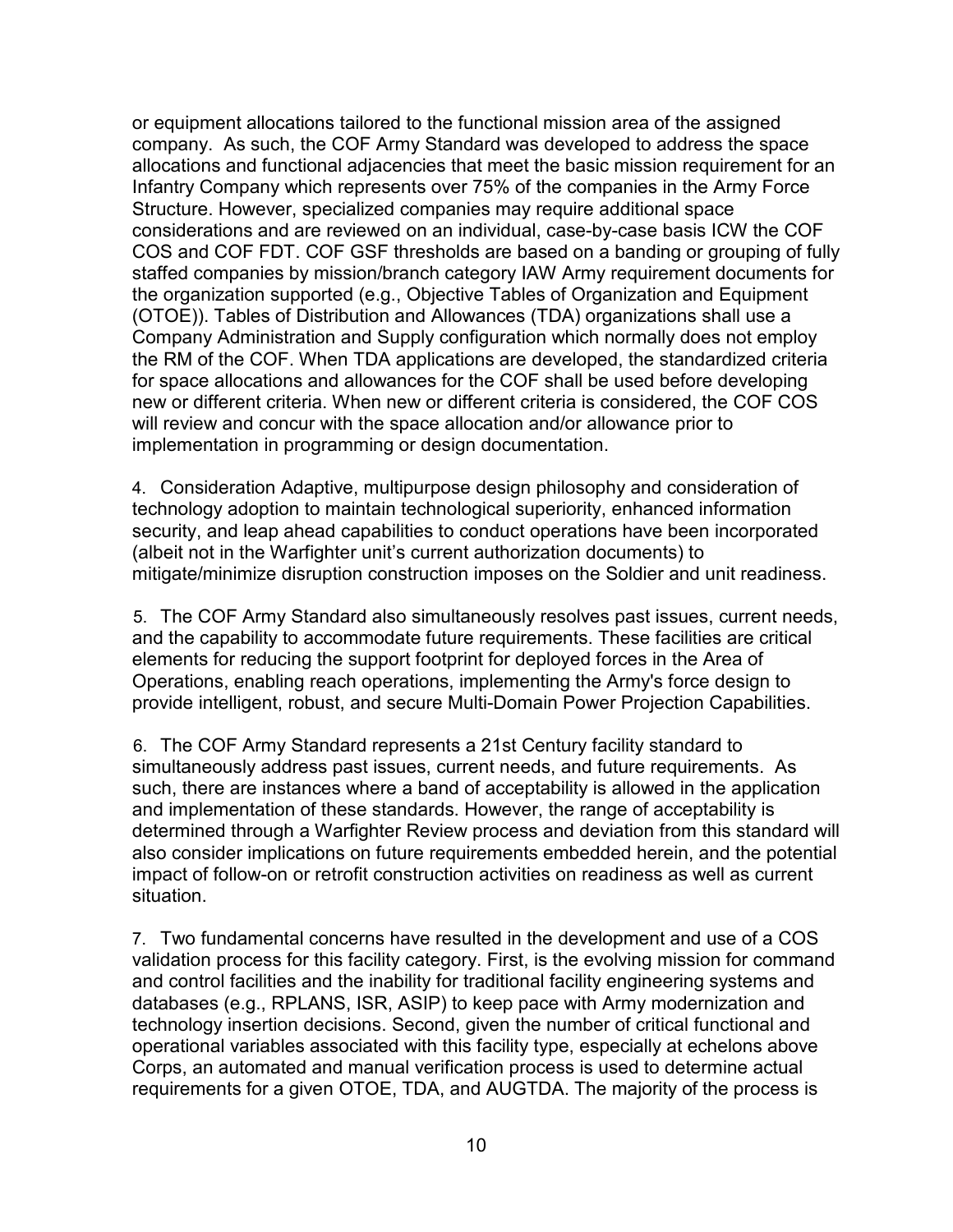based on computer algorithms and formulas based on this Army Standard and applied to specific UICs. Once a base calculation of space allowances has been completed, a manual, on-site verification is conducted by the COS or the COS's designated representatives. Clarification and adjudication is accomplished within the authorizations of this Army Standard with discrepancies or issues forwarded to the COF FDT Co-Chairs for further deliberation, adjudication, or recommendations for higher authority review.

8. Additional design consideration will include maximum use of natural light so that facilities remain usable during periods of lost utility support, economy of construction, durable facilities to withstand the rigors of multiple users, and pre-fabricated construction components and/or modular construction that satisfies facility durability and functional requirements.

## **Application Guidance.**

1. Site Selection and Planning. The COF must be located on the installation considering functional relationships to other operations and facilities. Site selection for the COF includes adjacency to the supporting Tactical Equipment Maintenance (TEMF) Facilities. Whenever possible considering existing construction constraints, the separation between the COF RM and TEMF shall not exceed 250 linear feet in order to implement Army two-level maintenance (2LM) and DoD/Army conditionbased maintenance (CBM) doctrine. Access security should be established that ensures positive pedestrian or vehicle control. When applicable, a security line may divide the site front (community side) and rear (secured side) of the administration portions of the Battalion and COF building(s) from the TEMF and the readiness module of the COF similar to that provided for Brigade Combat Teams (see Battalion-Brigade Army Standard). Force Protection measures must be met. However, additional building hardening above the minimum requirements outlined in Force Protection directives are not required as long as established setback distances are met. When local conditions or actual site limitations preclude "walking distance" accessibility, options or alternatives considered should be documented in the installation real property master plan.

2. COF Space Allocation (General Considerations). Space allowances are dictated by the approved mission for the command and any other validated requirements approved by HQDA, G-3. When mission conditions for a specific command cannot be adequately met by this Army Standard, the compelling functional and operational requirements shall be cited and justified prior to incorporation into any project programming or design. Deviations, including user requests, are considered waivers to Army standardization documents and will be adjudicated as cited above.

a. Space allocation is determined by doctrinally-based functions and tasks. Regardless of configuration, minimal use of "hard walls" will be used to provide maximum configurability with minimal to no construction.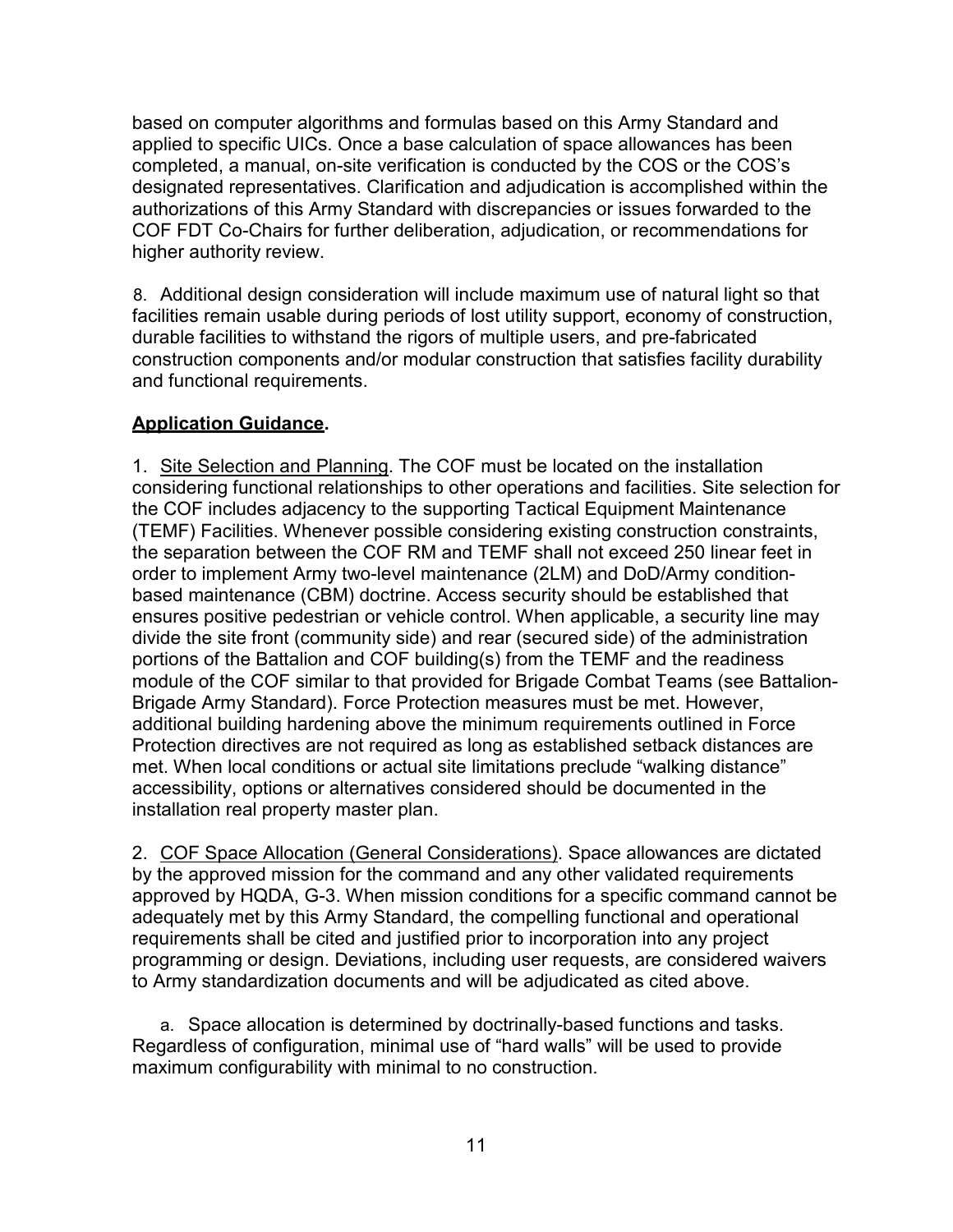b. For MTOE units, the COF is comprised of two modules: 1) Company Admin Module (CO Admin) and 2) Readiness Module (RM). Space for primary administrative functions within a company is contained in the CO Admin Module. All supply, logistics, specialized storage, and Soldier equipment issue storage (e.g., CTA-50) is contained in the RM. The RM also serves as admin expansion or specialized applications in order to accommodate all company functions and tasks across the entire Army Force Structure.

c. For TDA units, the criteria contained in this Army Standard shall apply for Company Admin and Supply configurations less the Readiness Module component. As such, application individual space allowances and allocations for individual functions (e.g., supply storage, CBRNE storage, Arms Room) shall be applied before development of unique or different space allowances/allocations. Any TDA application will be reviewed by the COF COS to preclude publication of conflicting or contradictory standards and criteria.

d. The adjacency requirements and space program for the COF are part of the Army Standard. Space allowances for additional mission staffing or augmentation is authorized but must be reviewed in advance of application to a project (waiver granted only when validated permanent population exceeds building design capacity by more than 5%) citing Army authorization documentation approved/validated by the Functional Proponent for this facility type. All other adjustments to space allowance authorizations will be accomplished in accordance with the Army Facility Standardization waiver process.

3. Company Administration Module (CO Admin Module). The CO Admin module shall consist of four (4) discreet segments as described below. Each provides NMT one (1) administrative module (CO Admin) per company.

a. Office and Administrative Spaces. Authorized sizing of the administrative space used of offices and other administrative functions are based on quad blocks or sets of four (4) as defined by the COF Army Standard Design. This applies to both the CO Admin Module and second floor mezzanine of the Readiness Module (RM). Any deviation from the application and allowances contained herein shall be reviewed and concurred with by the COF COS prior to implementation in DD1391 programming documentation or project designs.

b. General Purpose (GP) Storage Room. The GP Storage Room is provided based on staff element size ratio and organizational hierarchy. This room shall be lockable but will not be used as a substitute classified storage area. These rooms are allocated based on the COF COS validation process and algorithms available from the COS.

c. Printer/Copier Station. Printer/Copier Stations are provided based on staff element size ratio and organizational hierarchy. This is dedicated floor space within an Open Office Space or Work Area for copiers, printers, plotters, faxes or other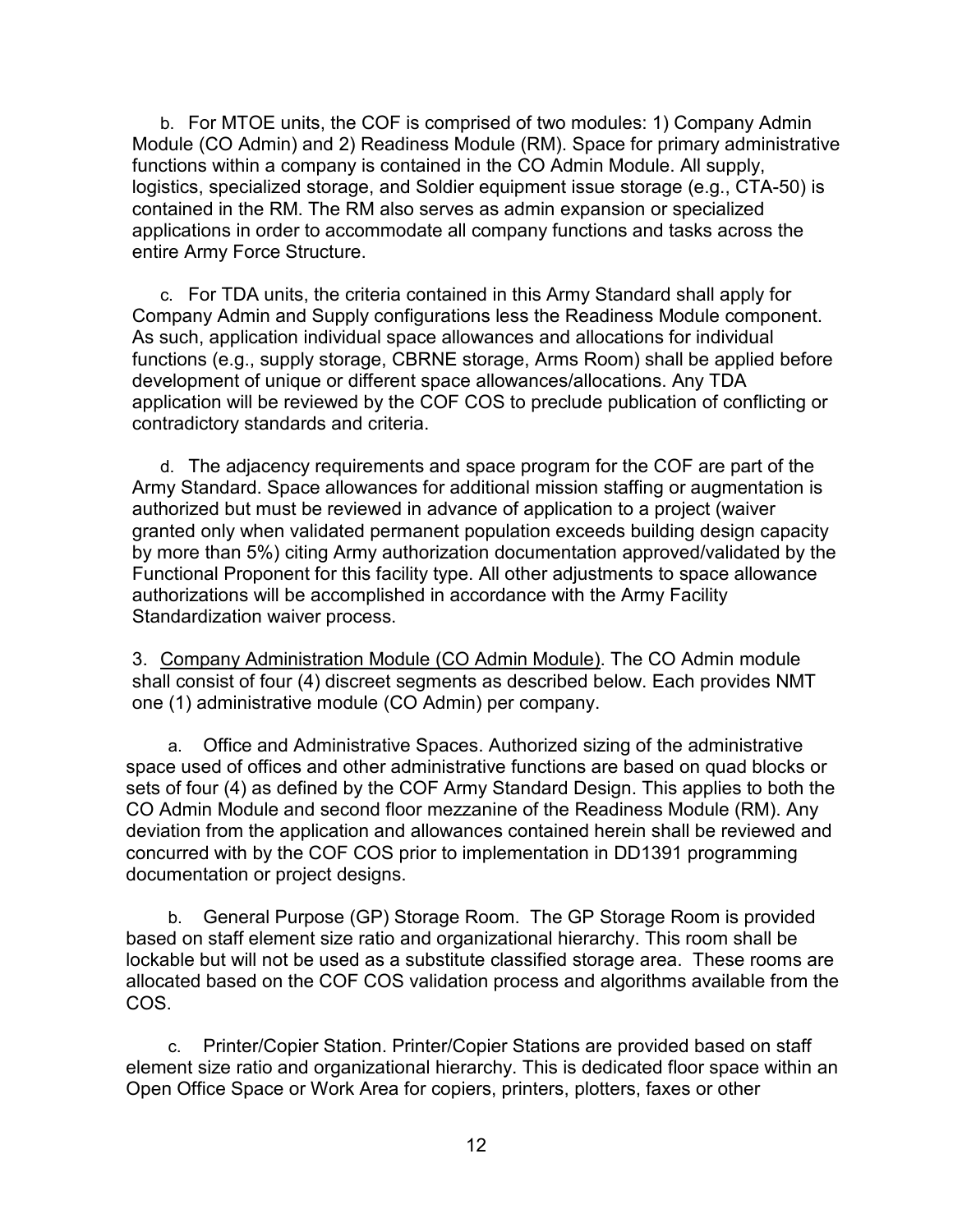printing/reproduction equipment. Printing and reproduction is limited to non-secure data. These areas are allocated based on the COF COS validation process and algorithms available from the COS.

4. Readiness Module (RM). The COF Readiness Module (RM) is required for all TOE units. It is comprised of seven (7) discreet space segments with varying security levels. The average Soldier in the Army assigned to deployable (TOE) units is issued anywhere from 90 to 140 pounds of equipment. Generally, this is the equivalent volume of 2.5 to 3 duffle bags for which a Soldier is held accountable. As such, specialized lockers are provided for storage.

Interior storage is also provided for robotic Squad Logistics Support carriers (electrically powered unmanned ground vehicles) which will reduce actual equipment loads a Soldier carries on their back to a more manageable 90-100 pounds. Because the robotic carriers employ sensitive, advanced technologies, and to prevent hostile override of command signals through acquisition of carrier control units, these carriers must be stored in a secured storage facility. In order to reduce the need for yet another building, the layout area of a RM is used to park electrically powered robotic carriers. The RM flooring shall be capable of supporting ground pressure loading to support maximum forklift axle loads as prescribed in the COF Army Standard Design with a single door not less than 6 feet wide to accommodate Squad Logistics Support carriers access/egress from storage within the RM layout area.

a. Arms Room. The Arms Room requires Level 1 physical security features IAW AR 190-11. Intrusion Detection and alarm systems are employed as well as high security locks to meet Army policy for secure storage. Weapons and weapon target acquisition and engagement equipment are the only items authorized for storage within the Arms Room. The Arms Room is sized based on an average space allocation for specific mission type units that include consideration for arms racks and lockers for weapon and weapon accessory storage, circulation, and a small work area for the Unit Armorer. The Arms Room maintains a controlled environment (humidity control) to prevent moisture damage to weapons and weapon accessories.

b. Non-Sensitive Secure Storage Area. The Non-Sensitive Secure Storage Area provides Level 2 physical security IAW AR 190-51. Serial numbered, high value, technology, and pilferable items deemed to require additional security by local Provost Marshall Risk Analyses shall be store in the non-Sensitive Secure space of the COF. This space does not require "hard walls" but must provide penetration barriers commensurate with that required for Level 2 storage.

c. Unit Communications Equipment Storage Area.

d. Unit Chemical, Biological, Radiological, Nuclear, Energy (CBRNE) Storage Area.

e. Unit Storage Area. Property book and accountable consumable supplies.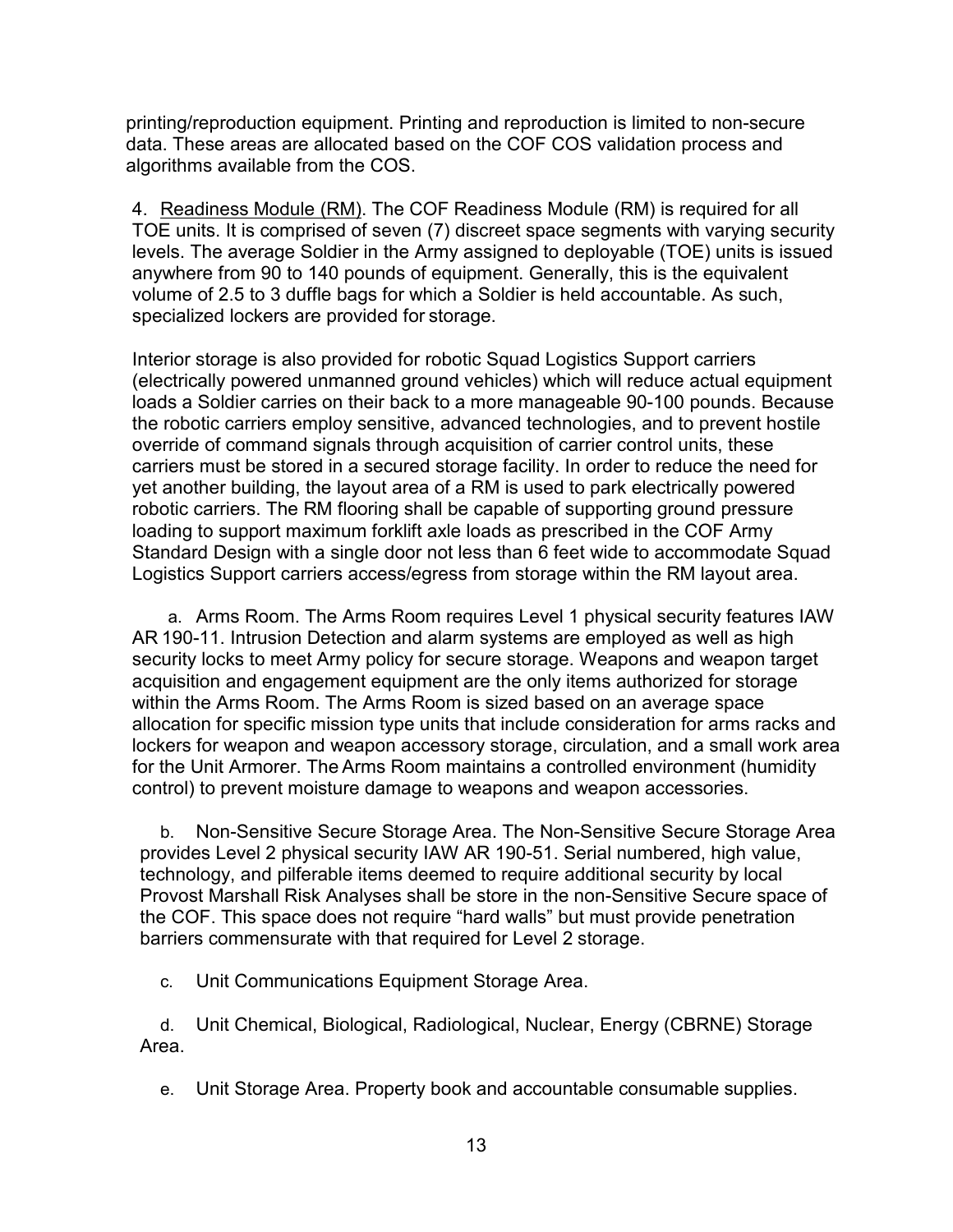f. Soldier Basic and Special Individual Issue Storage Area. (e.g., CTA-50 locker area)

g. Deployment-Layout Area. The Soldier Deployment-Layout Area serves multiple mission functions in order to minimize space and reduce overall facility footprint to both conserve land and reduce sustainment, lifecycle cost. There are four specific missions in order of priority for the Deployment-Layout Area: 1) Deployment preparation, staging, loading and unloading of Soldier and Unit equipment, 2) Soldier and Unit equipment light maintenance, 3) equipment serviceability and accountability inspection, and 4) storage for high technology/high cost equipment transient cases (e.g., small unmanned aircraft, ground robotic vehicles, and autonomous sensors) assigned to the CO, PLT, and SQD levels as well as the unmanned squad carrier vehicle. For the purposes of sizing, deployment flow considerations deployment sequencing, transient case storage, and basic layout and circulation space per Soldier derived from the Basic Individual Issue (BII) and Special Individual (equipment) Issue (SII) for say, armor CVC helmets, nomex coveralls, and nomex gloves for Armor and Armored Calvary Soldiers, or Warrior (Soldier System) ensemble with wearable computers, helmet mounted displays, and internal communications/navigation equipment was used. This space is equivalent to approximately two poncho liners or 40 SF habitually used to layout equipment and some circulation for inspectors.

Area is then computed based on a percentage of the company OTOE personnel requirement calculated against the sitting company for which the facility was originally modeled (Infantry Company model of 4 PLT/CO). As such, the layout area is a resource multiplier compounded as a cost avoidance factor by also serving as expansion/reconfiguration space should the OTOE requirements change by threat analyses, stationing, unit building assignment, or technology adoption. Finally, space is defaulted to the minimum acceptable deployment (loading/unloading and staging for deployment) and layout (time to inspect prior to deployment) risk factors. Hence, no COF will have less than 50% of assigned personnel interior Deployment-Layout Area,

Additional layout area is provided under a covered hardstand area adjacent to the COF.

5. Telecommunications. Telecommunications infrastructure will meet I3A and ANSI/TIA/EIA requirements. Data outlets will be provided per the I3A technical guide based on functional purpose of the various spaces within the facility as modified by operational requirements, with wireless access points provided in the maintenance and repair Shops. Provide a dedicated secure communication room constructed in accordance with the provisions of the Technical Guide for the Integration of Secret Internet Protocol Router Network (SIPRNET) to accommodate future Secure Internet Protocol Routing Network (SIPRNET) access. The telecommunications infrastructure, cabling and outlets will be allocated IAW the following references: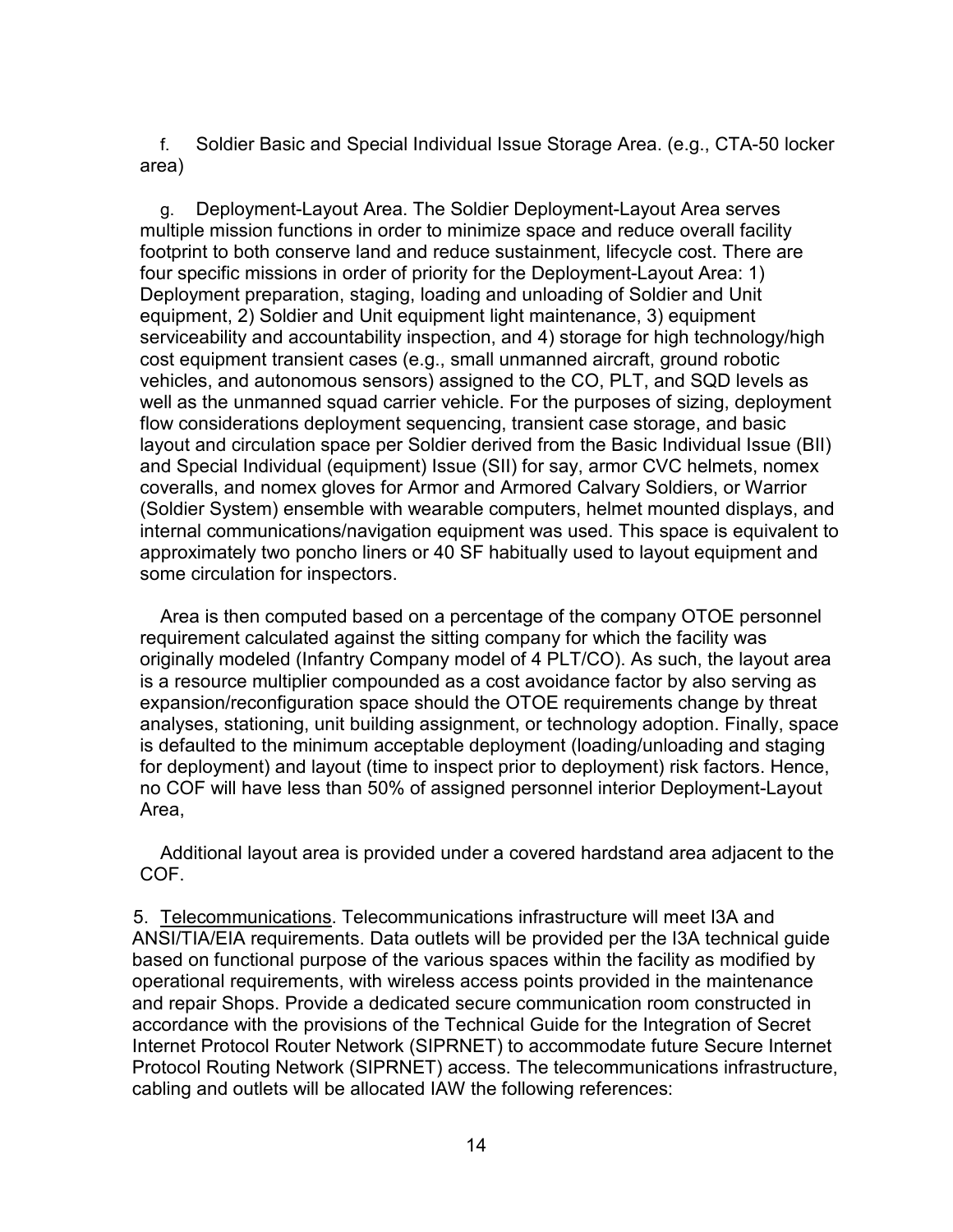- Project specific USAISEC Information Technology Facility Design Criteria
- USAISEC Technical Guide for Installation Information Infrastructure Architecture  $(I3A)$
- USAISEC Technical Guide for the Integration of Secret Internet Protocol Router Network (SIPRNET)
- National Security Agency (NSA), Department of Defense (DoD), Defense Information Systems Agency (DISA), and Department of the Army (DA) policies, practices, and memorandum for information assurance, security, and protection
- UFC 3-580-01 Telecommunications Building Cabling Systems Planning/Design
- Facilities must connect to the Installation telecommunications (voice and data) system through the outside plant (OSP) underground infrastructure per I3A guidance. Telecommunications rooms and telecommunications entrance facilities must be provided for unclassified network and voice equipment and cabling infrastructure throughout the facilities.

6. Connectivity & Distribution. Outside plant connectivity shall be provided in accordance with the Army I3A guidance. The COF facilities shall be connected to a distribution node with single mode fiber optic cabling and shall be considered as an Area Distribution Node (AON) for engineering purposes. The fiber optic cabling shall be sized to support the common user systems and HGR critical systems. For planning purposes, 12 strands of fiber shall provide connectivity to the installation fiber backbone. Adjustments will be made during actual project design development.

Reference Criteria. The designs should use latest editions of the following design criteria:

- IBC International building code
- NFPA 13 Standard for the Installation of Sprinkler Systems
- NFPA 101 Life Safety Code
- Uniform Federal Accessibility Standards (UFAS) Federal Standard 795
- Energy Policy Act 2005 (EPACT05)
- Energy Act 2020 (EA 2020)
- Army Sustainable Design and Development Policy Update
- AR 190-16, Physical Security
- AR 190-51, Security of Unclassified Army Property (Sensitive and Nonsensitive)
- AR 210-20, Real Property Master Planning for Army Installations
- AR 380-5, Department of Army Information Security Program
- AR 405-70, Utilization of Real Property
- AR 420-1, Army Facilities Management
- DA PAM 415-28, Facility Guide to Army Real Property Category Codes
- UFC 1-200-01 Design: General Building Requirements
- UFC 3-600-01, Design: Fire Protection Engineering for Facilities
- UFC 4-010-01, DoD Minimum Antiterrorism Standards for Buildings
- Standard Definitive Design for COF